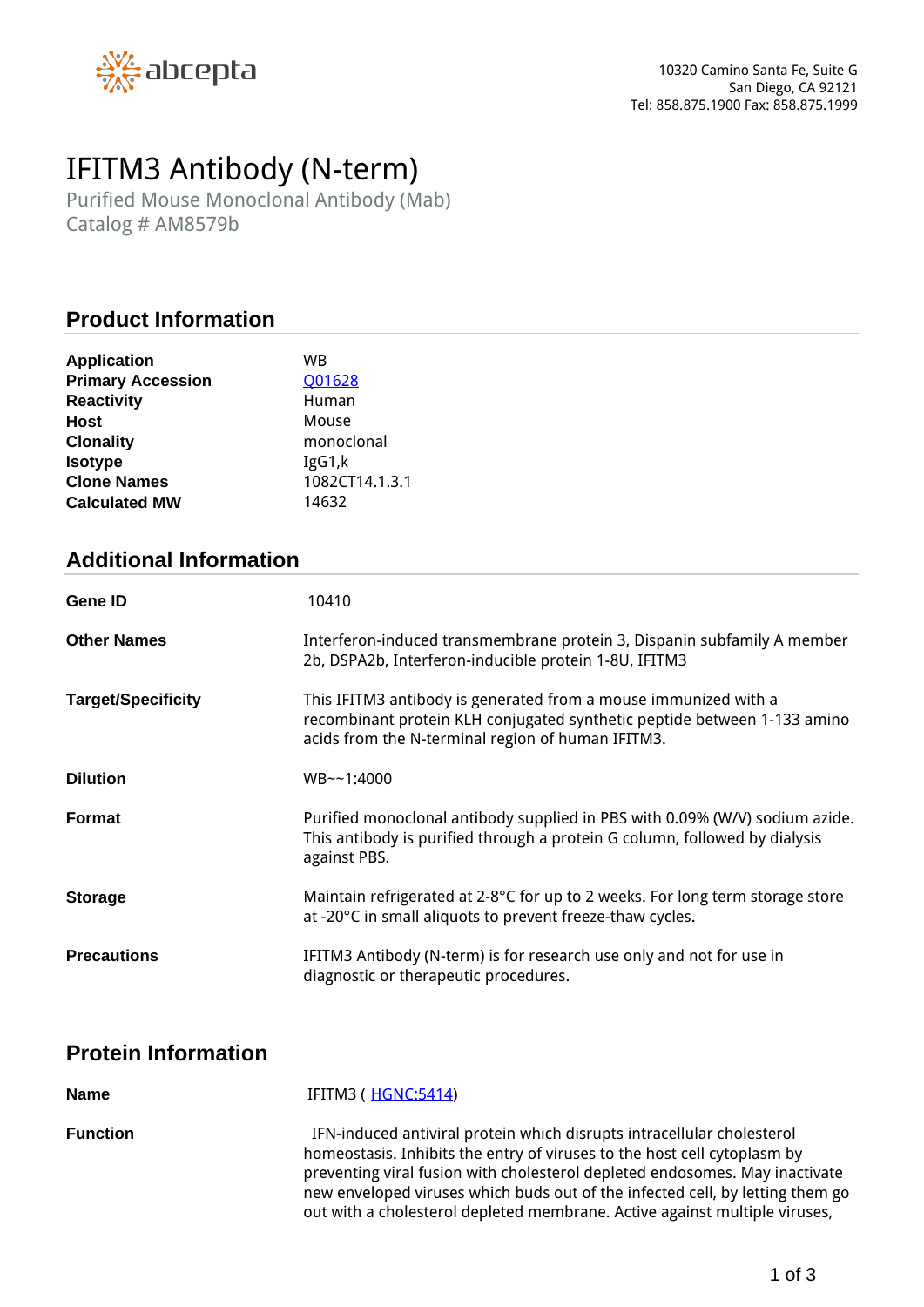*including influenza A virus, SARS coronaviruses (SARS-CoV and SARS-CoV-2), Marburg virus (MARV), Ebola virus (EBOV), Dengue virus (DNV), West Nile virus (WNV), human immunodeficiency virus type 1 (HIV-1), hepatitis C virus (HCV) and vesicular stomatitis virus (VSV) (PubMed:[26354436](http://www.uniprot.org/citations/26354436), PubMed[:33270927](http://www.uniprot.org/citations/33270927), PubMed[:33239446](http://www.uniprot.org/citations/33239446)). Can inhibit: influenza virus hemagglutinin proteinmediated viral entry, MARV and EBOV GP1,2-mediated viral entry, SARS- CoV and SARS-CoV-2 S protein-mediated viral entry and VSV G protein- mediated viral entry (PubMed[:33270927](http://www.uniprot.org/citations/33270927)). Plays a critical role in the structural stability and function of vacuolar ATPase (v-ATPase). Establishes physical contact with the v-ATPase of endosomes which is critical for proper clathrin localization and is also required for the function of the v-ATPase to lower the pH in phagocytic endosomes thus establishing an antiviral state. In hepatocytes, IFITM proteins act in a coordinated manner to restrict HCV infection by targeting the endocytosed HCV virion for lysosomal degradation (PubMed[:26354436](http://www.uniprot.org/citations/26354436)). IFITM2 and IFITM3 display anti-HCV activity that may complement the anti-HCV activity of IFITM1 by inhibiting the late stages of HCV entry, possibly in a coordinated manner by trapping the virion in the endosomal pathway and targeting it for degradation at the lysosome (PubMed[:26354436](http://www.uniprot.org/citations/26354436)). Exerts opposing activities on SARS-CoV-2, including amphipathicity-dependent restriction of virus at endosomes and amphipathicity-independent enhancement of infection at the plasma membrane (PubMed:[33270927](http://www.uniprot.org/citations/33270927)).* **Cellular Location** *Cell membrane; Single-pass type II membrane protein. Late endosome membrane; Single-pass type II membrane protein. Early endosome membrane; Single-pass type II membrane protein Lysosome membrane; Single-pass type II membrane protein. Cytoplasm, perinuclear region. Note=Co-localizes with BRI3 isoform 1 at the perinuclear region.*

#### **Background**

 *IFN-induced antiviral protein which disrupts intracellular cholesterol homeostasis. Inhibits the entry of viruses to the host cell cytoplasm by preventing viral fusion with cholesterol depleted endosomes. May inactivate new enveloped viruses which buds out of the infected cell, by letting them go out with a cholesterol depleted membrane. Active against multiple viruses, including influenza A virus, SARS coronavirus (SARS-CoV), Marburg virus (MARV) and Ebola virus (EBOV), Dengue virus (DNV), West Nile virus (WNV), human immunodeficiency virus type 1 (HIV-1) and vesicular stomatitis virus (VSV). Can inhibit: influenza virus hemagglutinin protein-mediated viral entry, MARV and EBOV GP1,2- mediated viral entry, SARS-CoV S protein-mediated viral entry and VSV G protein-mediated viral entry. Plays a critical role in the structural stability and function of vacuolar ATPase (v-ATPase). Establishes physical contact with the v-ATPase of endosomes which is critical for proper clathrin localization and is also required for the function of the v-ATPase to lower the pH in phagocytic endosomes thus establishing an antiviral state.* 

# **References**

*Lewin A.R.,et al.Eur. J. Biochem. 199:417-423(1991). Everitt A.R.,et al.Nature 484:519-523(2012). Kalnine N.,et al.Submitted (MAY-2003) to the EMBL/GenBank/DDBJ databases. Ota T.,et al.Nat. Genet. 36:40-45(2004). Taylor T.D.,et al.Nature 440:497-500(2006).*

#### **Images**

*All lanes : Anti-Fragilis (IFITM3) Antibody (N-term) at 1:4000 dilution Lane 1: NCI-H460 whole cell lysate Lane 2:*